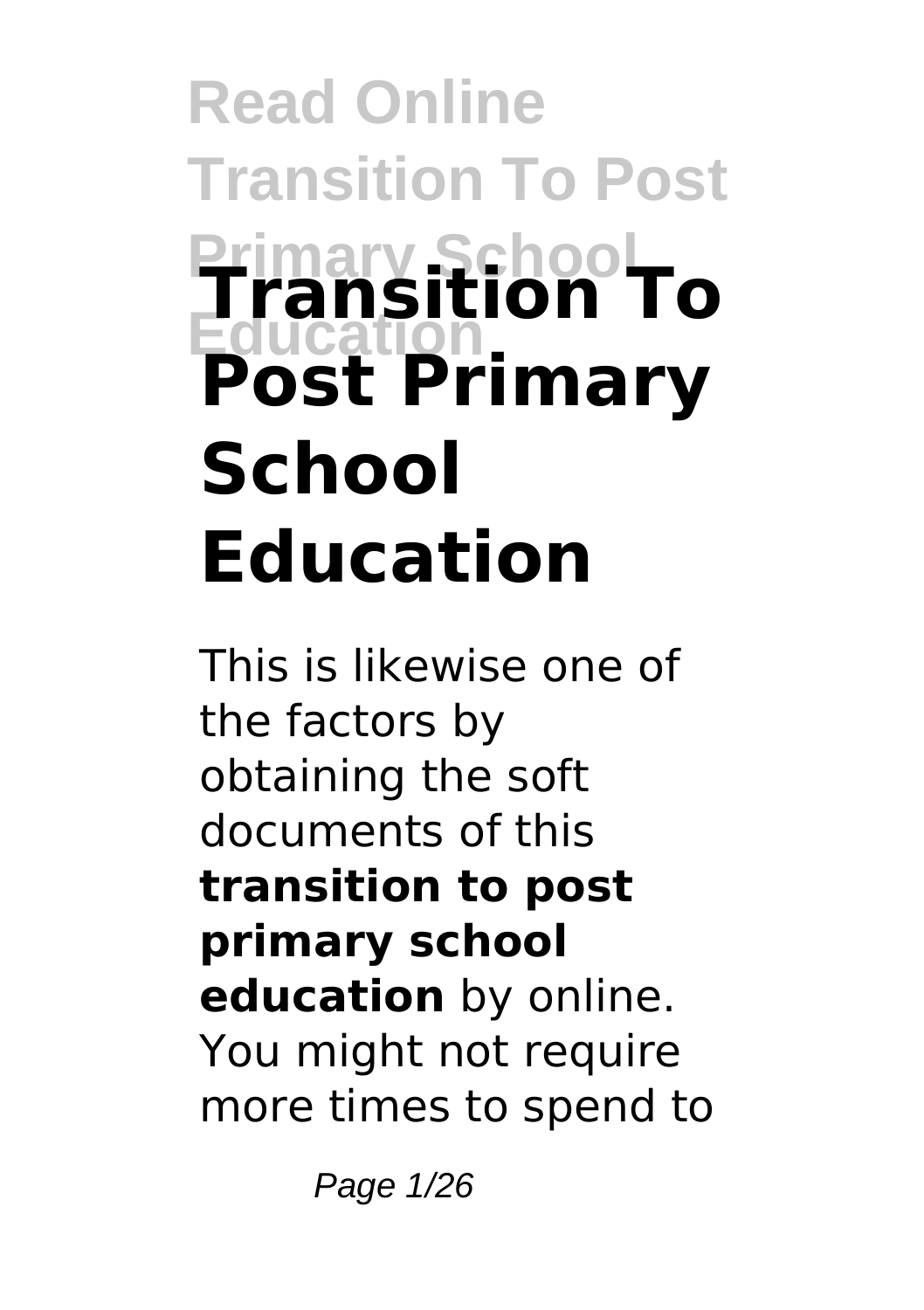**Read Online Transition To Post Primary School** go to the book launch as well as search for them. In some cases, you likewise complete not discover the statement transition to post primary school education that you are looking for. It will no question squander the time.

However below, later than you visit this web page, it will be thus unconditionally simple to acquire as skillfully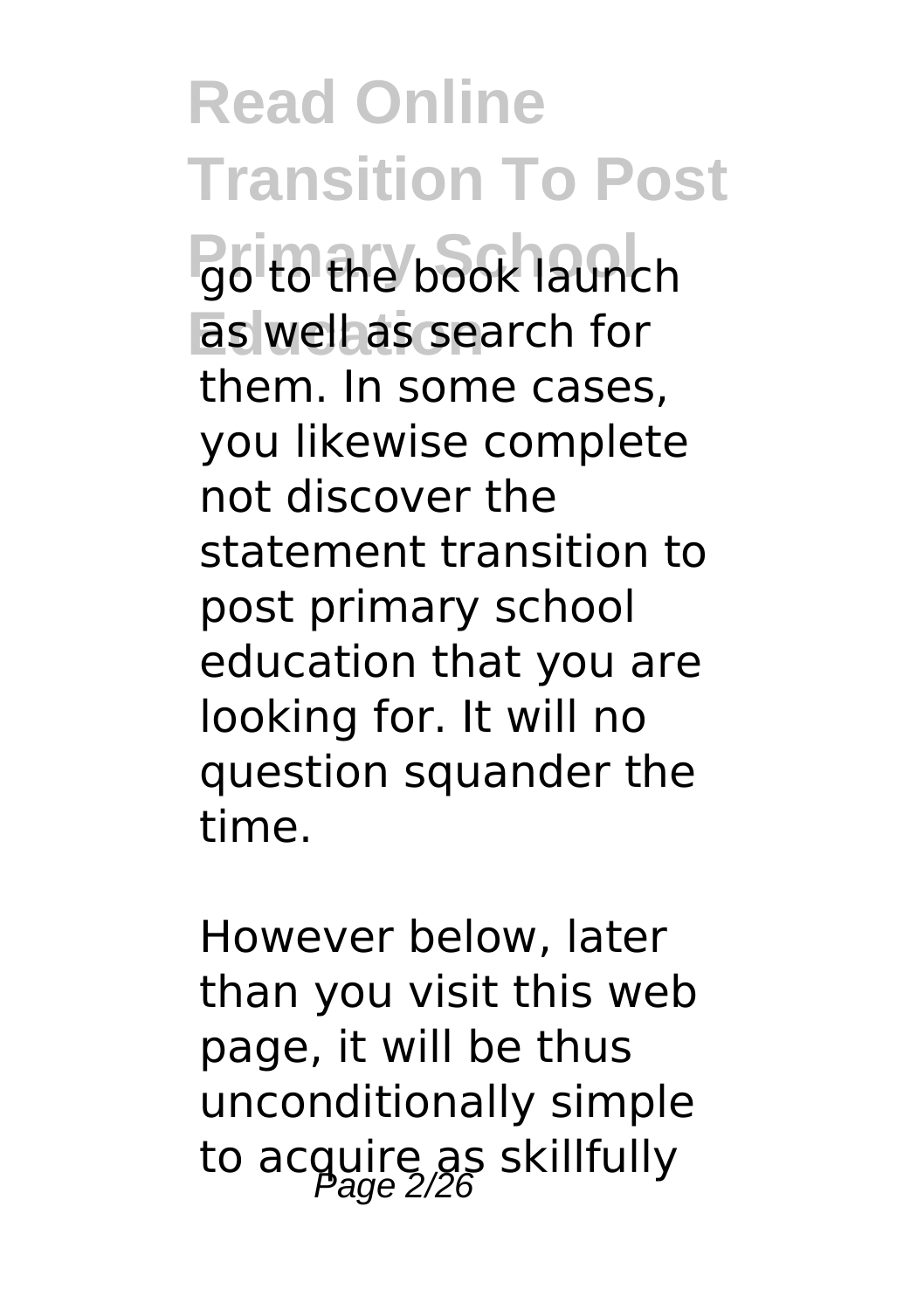**Read Online Transition To Post Primary School Education** transition to post primary school education

It will not assume many era as we notify before. You can pull off it even if proceed something else at home and even in your workplace. as a result easy! So, are you question? Just exercise just what we pay for under as competently as evaluation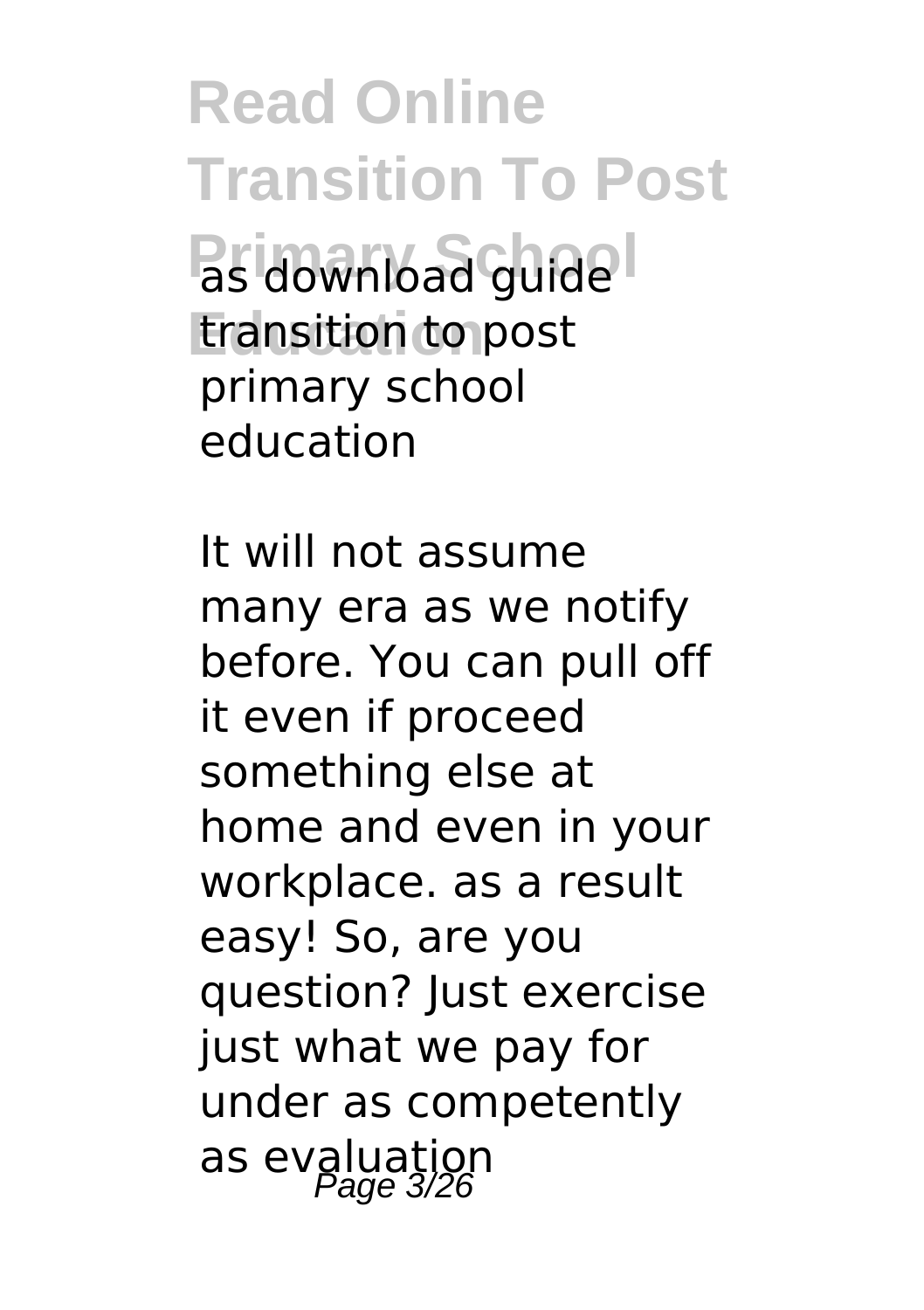**Read Online Transition To Post**

**Primary School transition to post primary school education** what you once to read!

Ensure you have signed the Google Books Client Service Agreement. Any entity working with Google on behalf of another publisher must sign our Google ...

### **Transition To Post Primary School** As a post-primary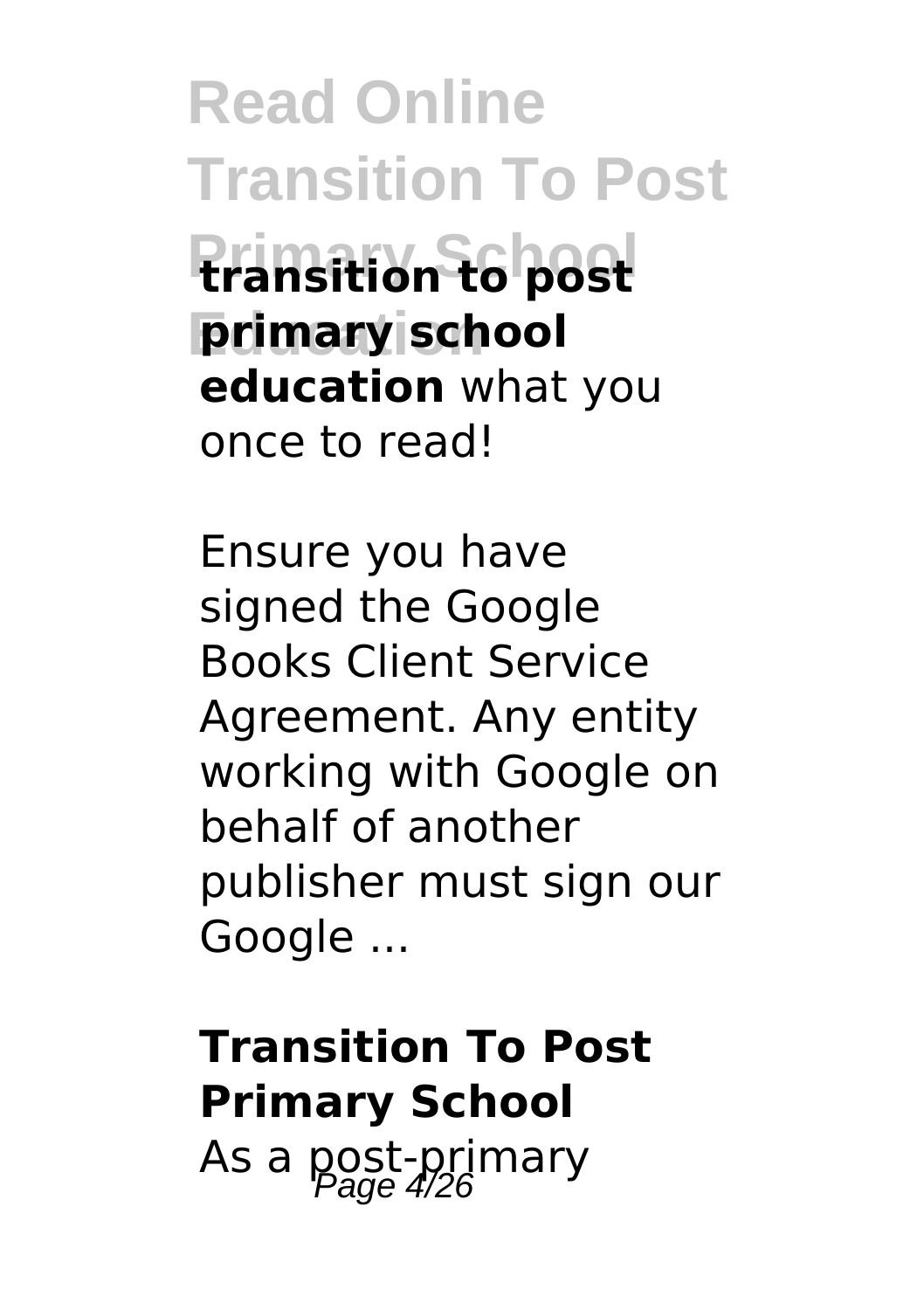**Read Online Transition To Post Primary School** teacher, how can I best **Education** facilitate the transition of students with special needs into my school? Organise meetings and open days for parents, students and the staff of the feeder schools. These may not necessarily be... Ensure that parents know how to best relay information about ...

**Transition - Primary to Post-Primary | National Council ...**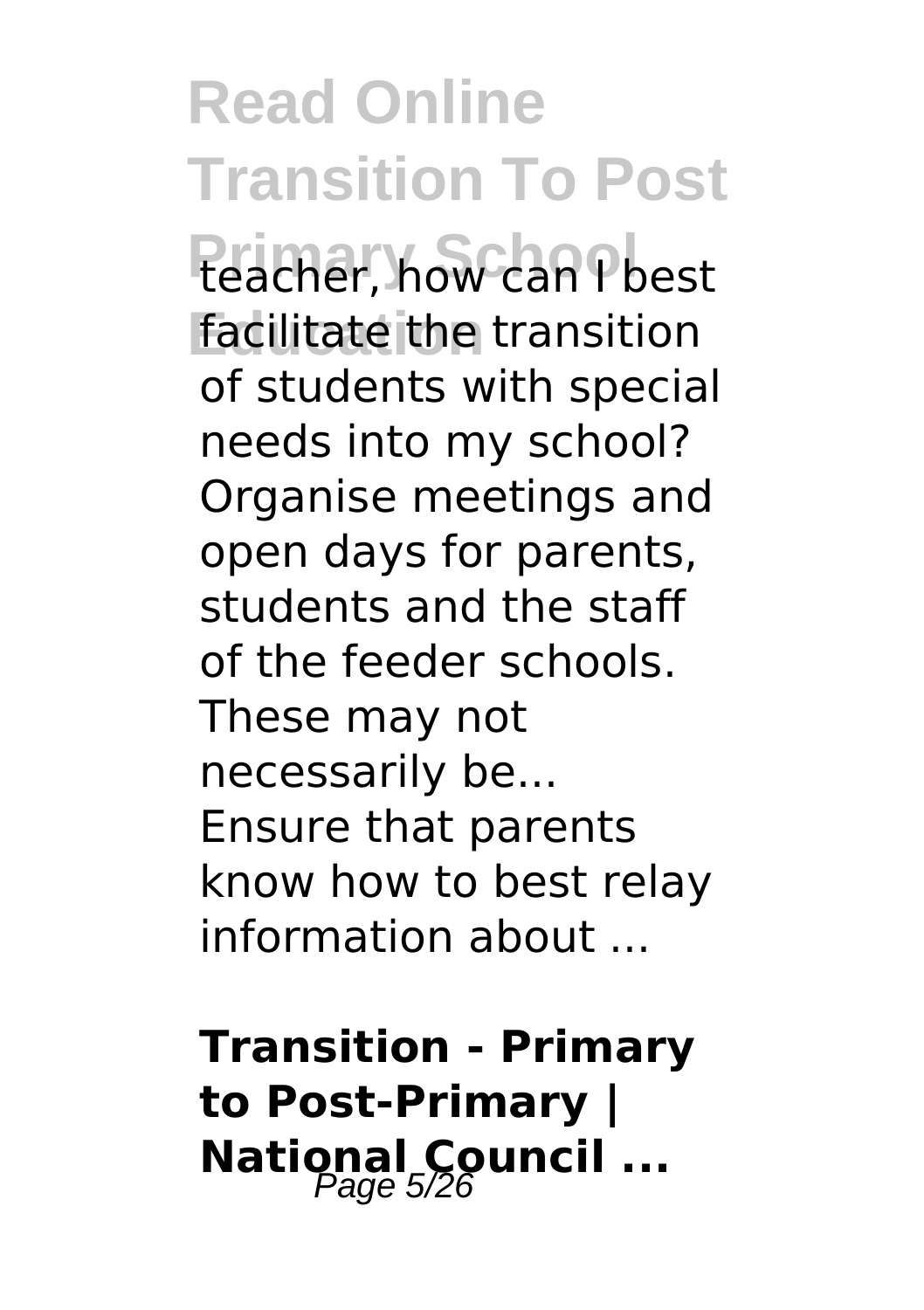**Read Online Transition To Post** Post Primary Transfer **Profile This is** suggested as a means by which parents and school staff can review the child's current special educational needs in preparation to transition to postprimary education. By gathering all relevant information to pass on to a new educational placement, there is better continuity. The Post-Primary Transfer

Page 6/26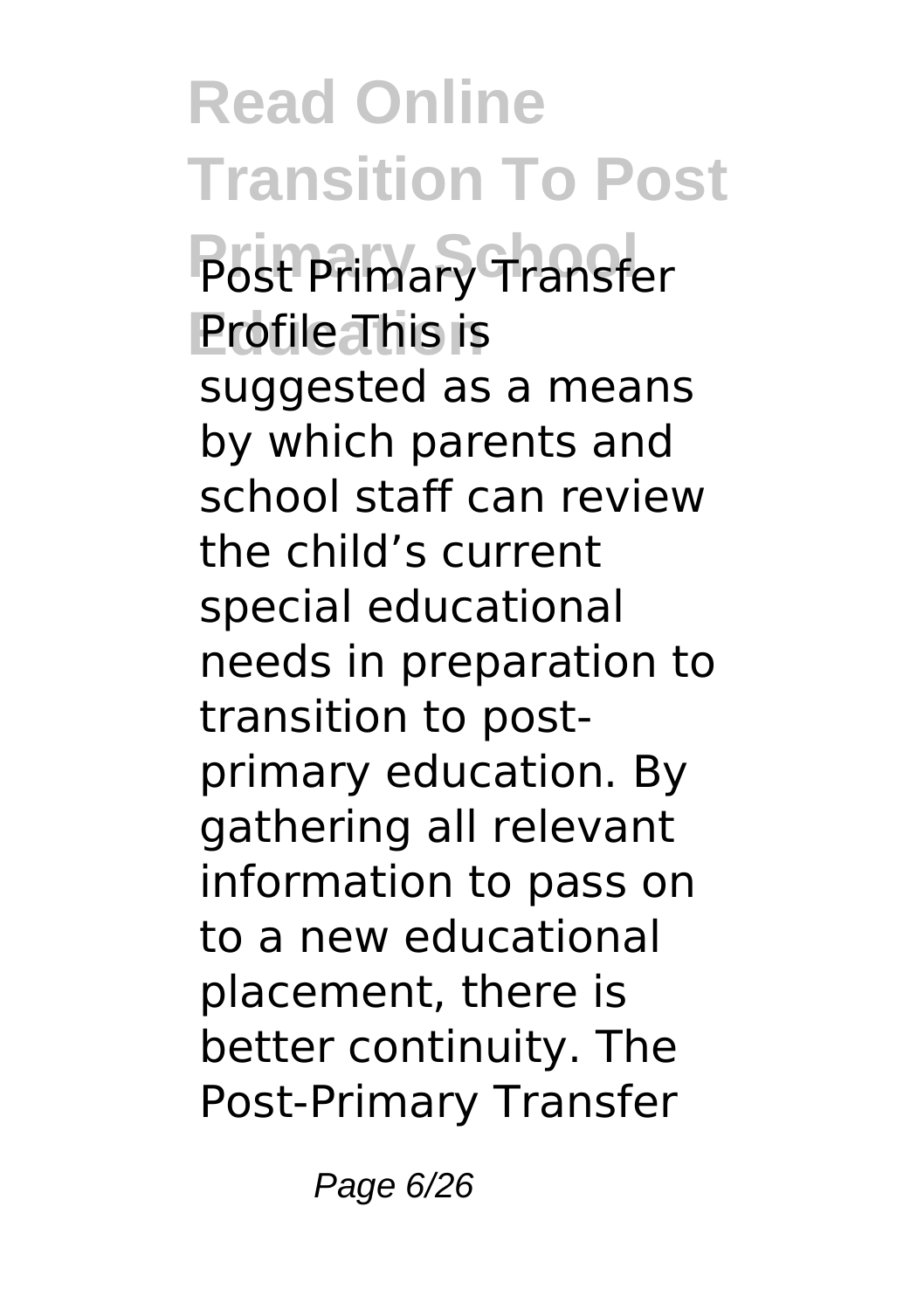**Read Online Transition To Post Primary School Transition from Primary to Post Primary School** Moving from primary to post-primary school is a big change for your child and for you as a parent, especially if they have not gone to an Irish-medium primary school. There are two big transitions for them to navigate – personal and social changes, and academic changes.

Page 7/26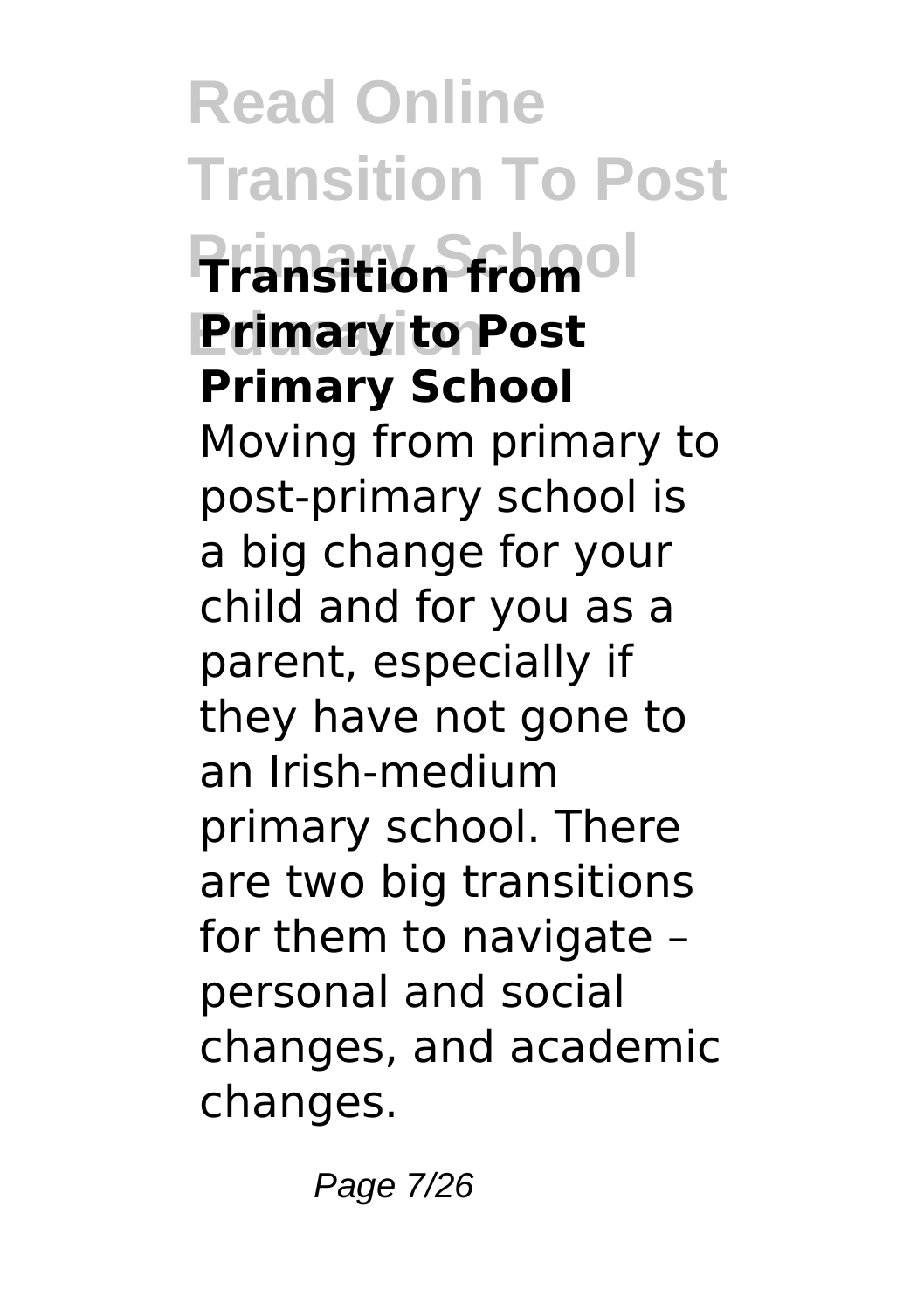**Read Online Transition To Post Primary School Transition to Post-Education Primary School: A Talk for Parents ...** Transition to Post-Primary School Sample Transition Programmes Developed 2013, Revised 2015 Transition Workbook My New School This Good Practice Guide was developed by professionals in the areas of health and education. It is based on current knowledge in this area. It is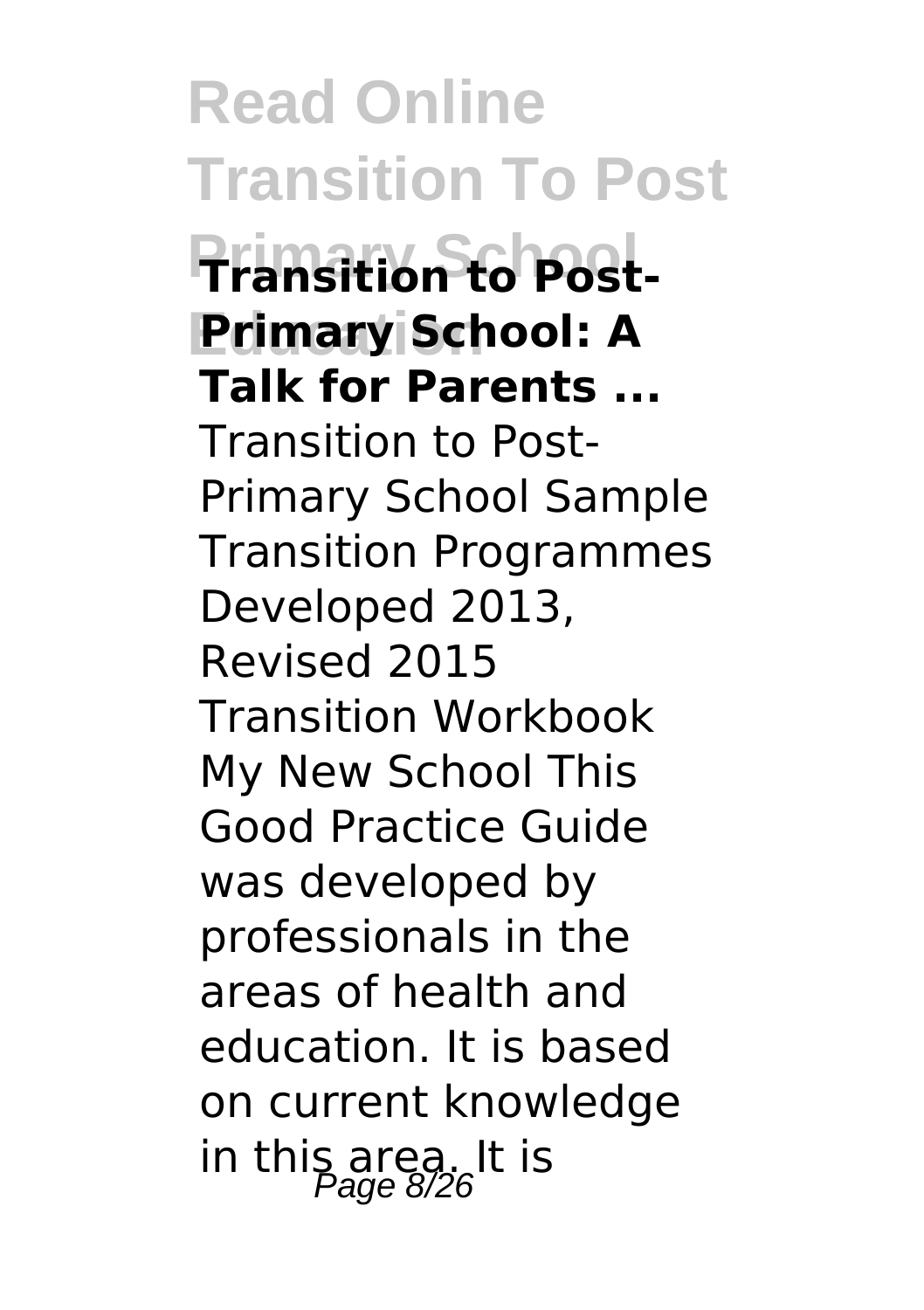**Read Online Transition To Post Primary As a guide Enly.cation** 

#### **Transition to Post-Primary School**

post-primary school many months in advance. This is especially true for students with autistic spectrum disorder, who are likely to find a change to their routine rather stressful. Developing Skills Ensuring that pupils have the skills to cope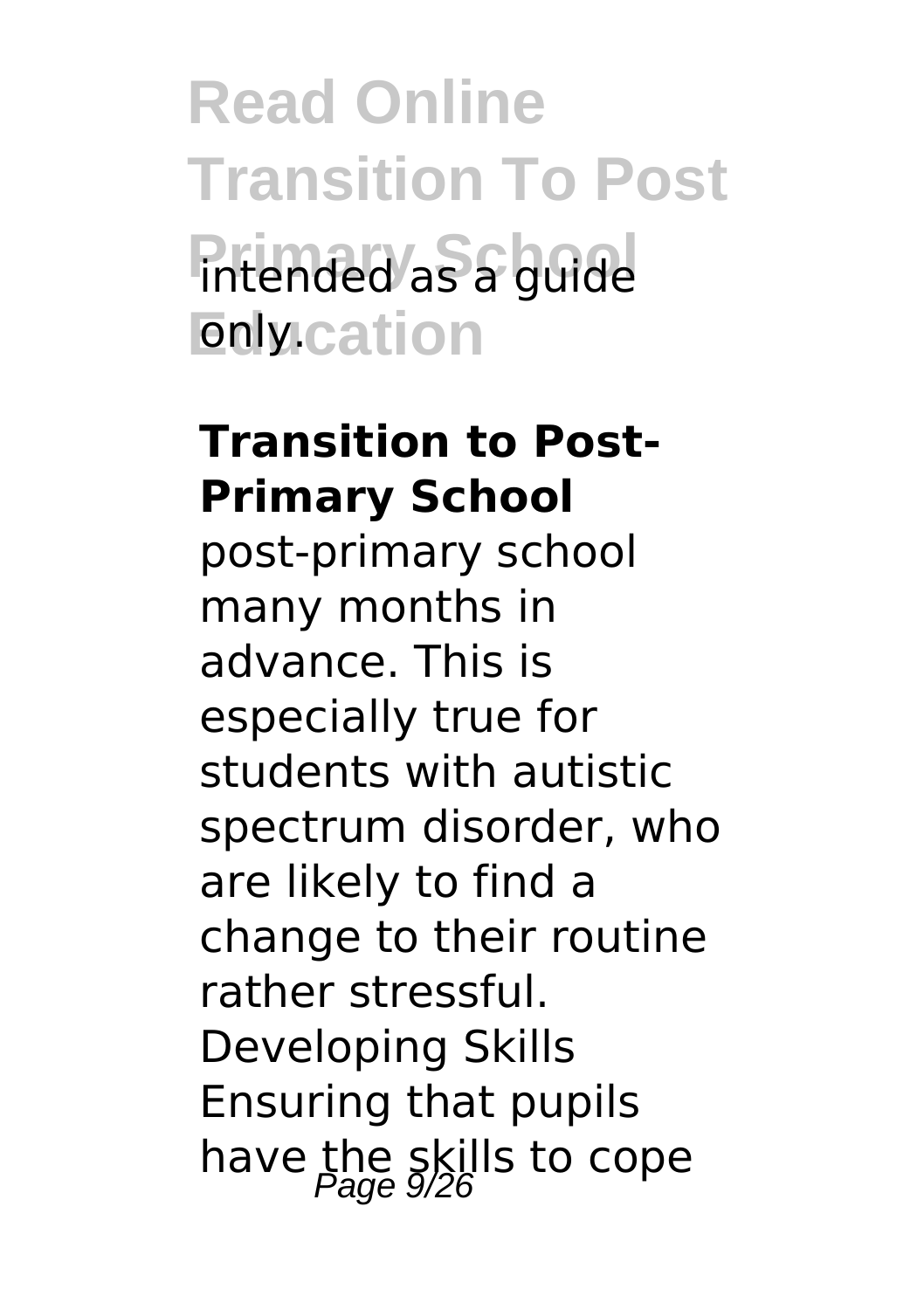**Read Online Transition To Post With change and ol Education** transition is something that

### **Transition to Post-Primary School sess.ie**

Transition from Primary to Post Primary Training. For Training enquiries call 01 887 4475. This is a two and a half hour session. It explores: Choosing a school for your child. Preparing your child for post primary school.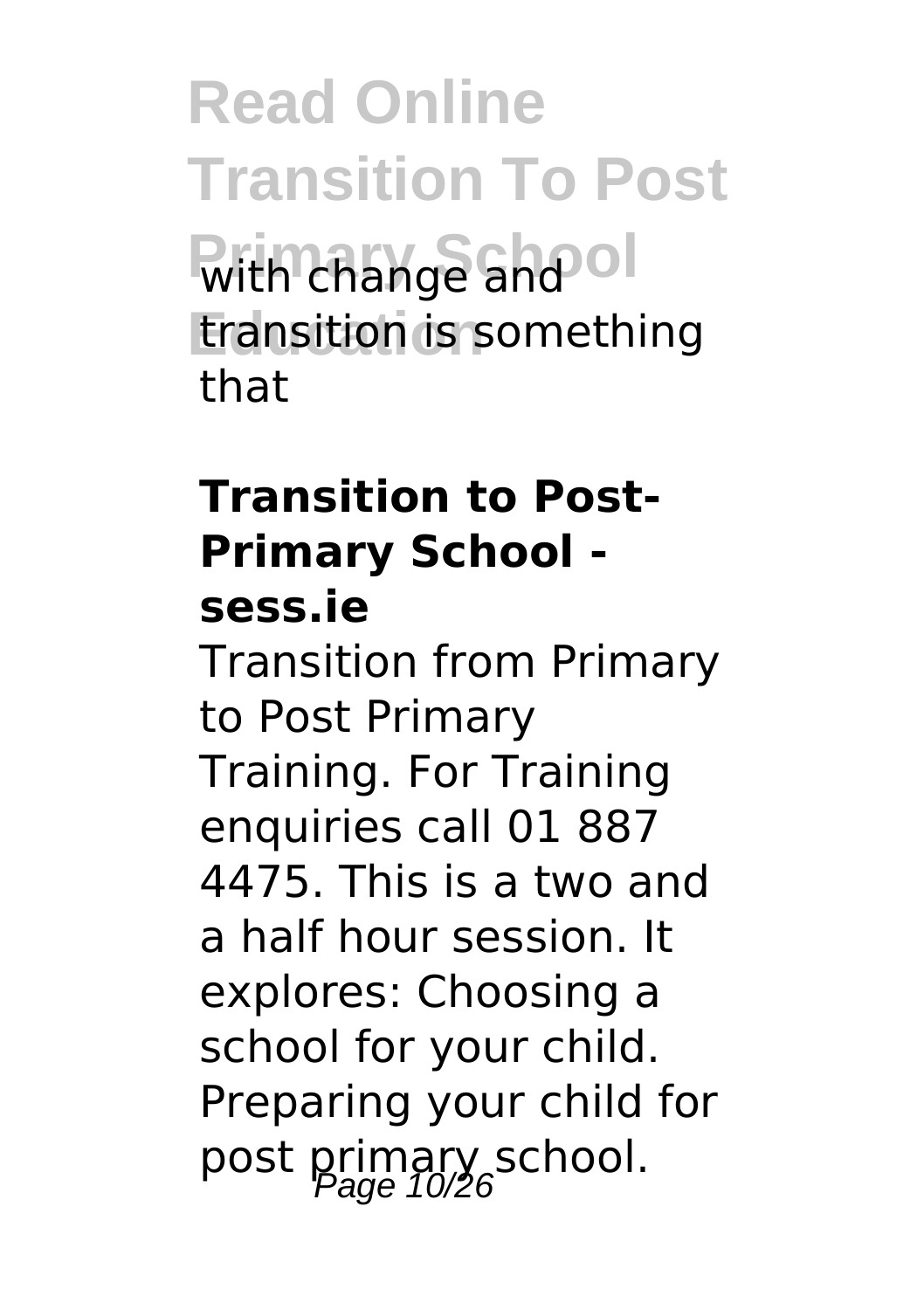**Read Online Transition To Post Primary School** Subject choice. School **Education** Policies. Home school communication.

### **Transition from Primary to Post Primary Training ...**

Possibly one of the most memorable times in many people's life was the move from primary school to post ptimary. For many people this is the first step of a long road of 'growing up' and independence. As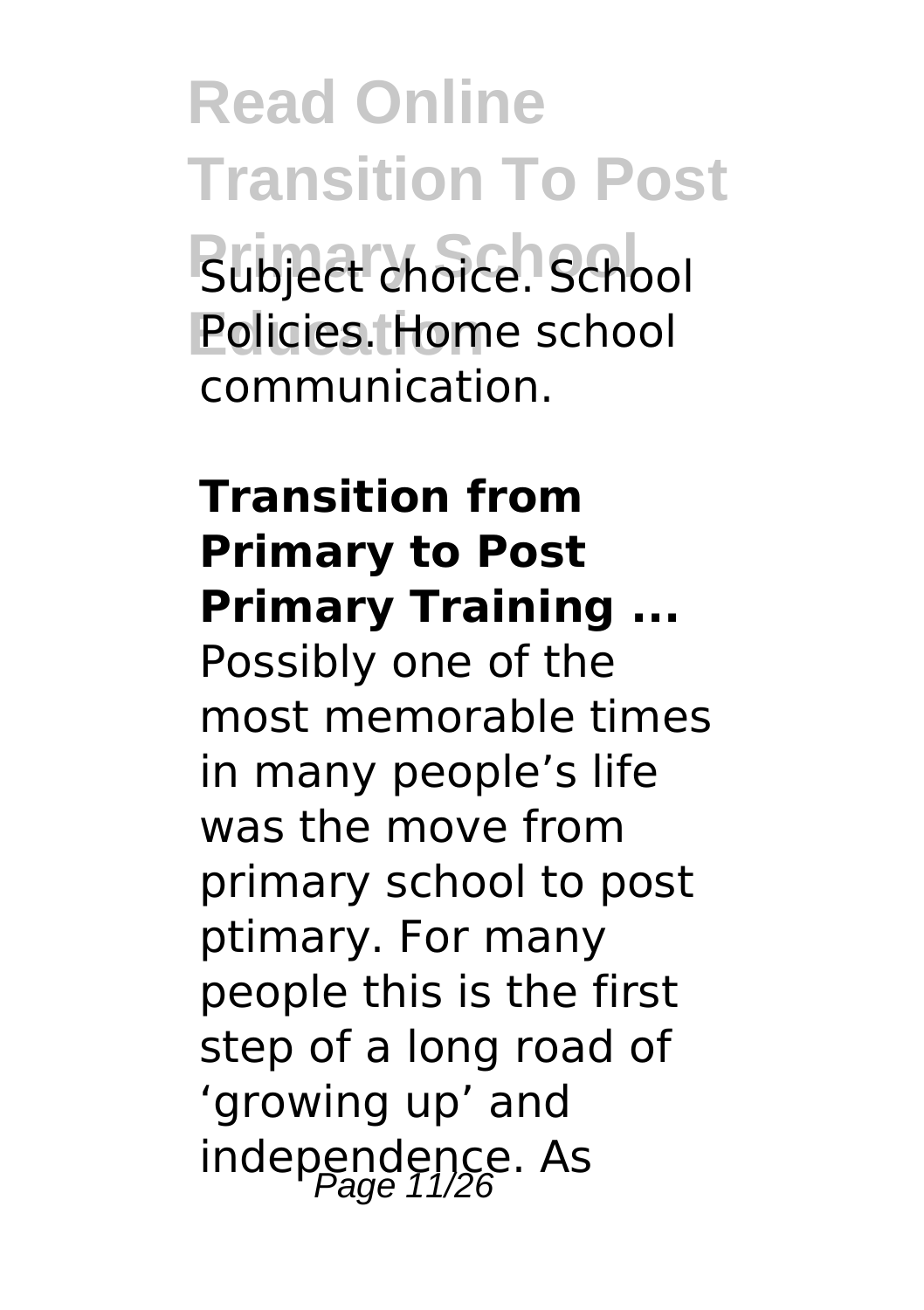**Read Online Transition To Post Puch, it can also be a** very worrisome and anxious time as many children move out of the familiar into the unfamiliar.

### **From Primary to Post Primary - NPCpp**

In the context of COVID 19, all children and young people have experienced unexpected transitions such as school closure, extended time at home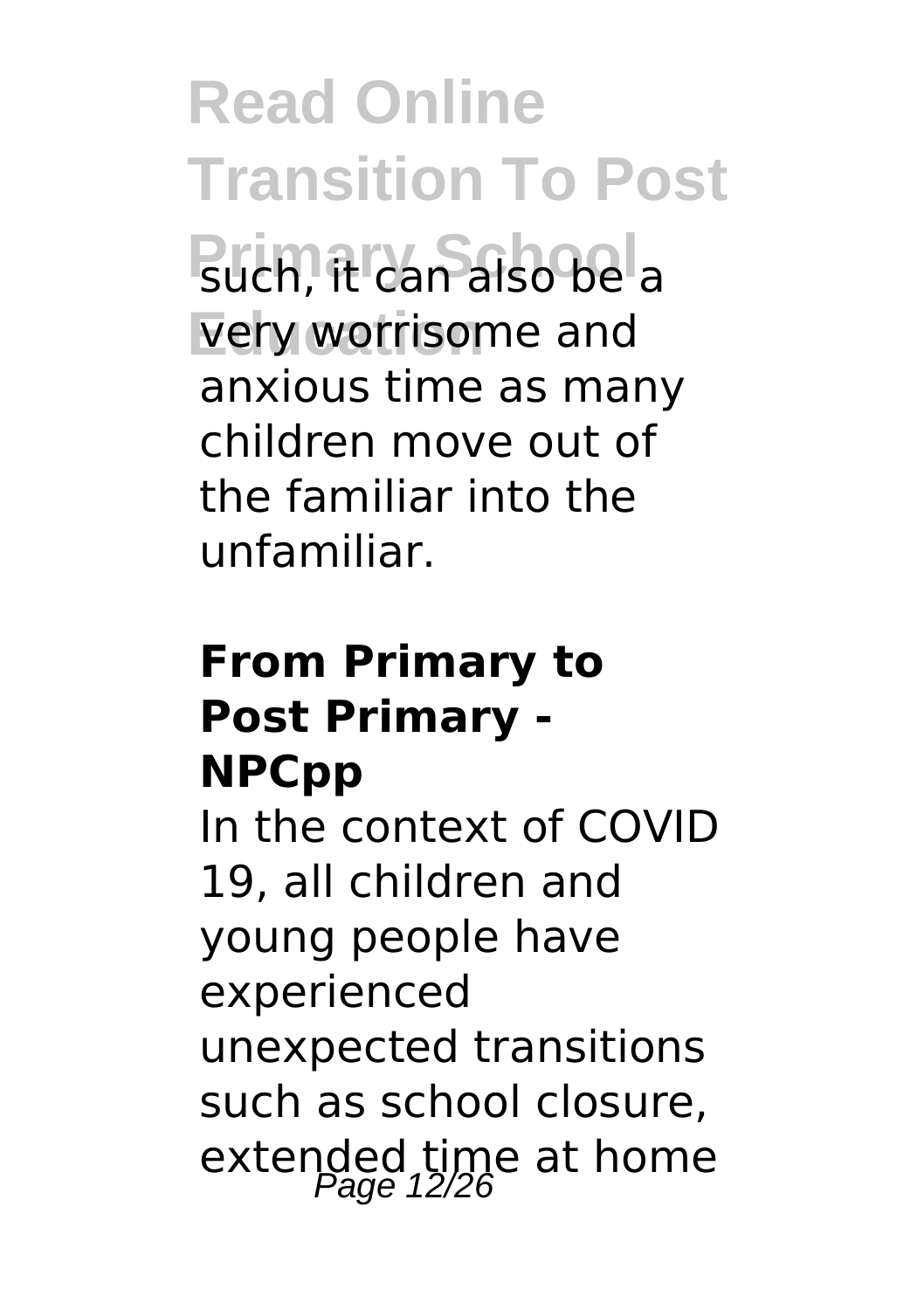**Read Online Transition To Post Primary in a**ol different school or centre. Others may have experienced changes in family circumstances and may have changed address or care placement. Children and young people can expect to return to a school which looks quite different from that experienced previously.

# **Transitions in 2020** |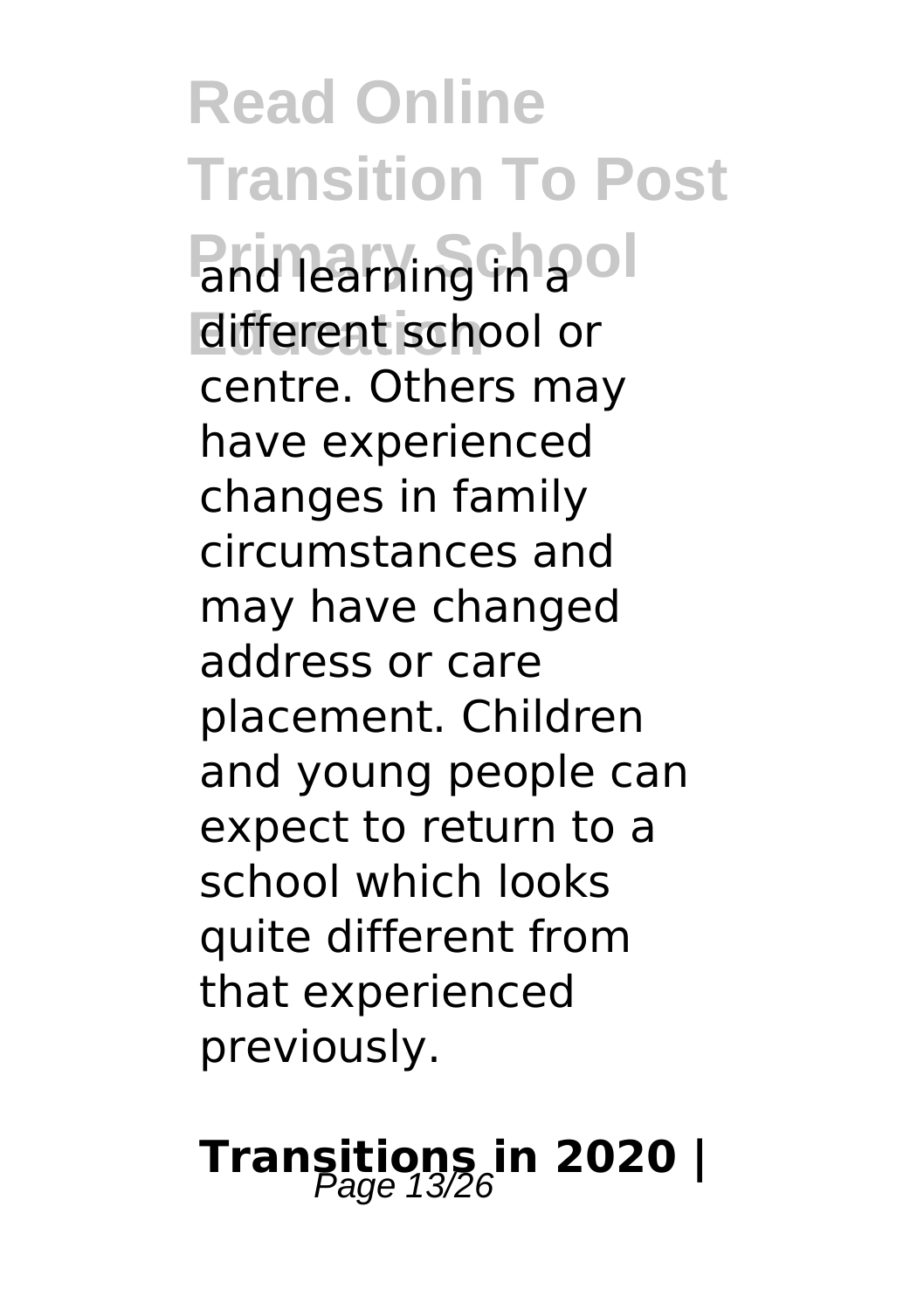**Read Online Transition To Post Primary School Learning resources | Education National ...** Primary transition As the school year comes to an end, students and teachers alike are starting to think about the changes the next year will bring and moving on to the next phase in their education. Prepare your new pupils for the next academic year with this collection of transition activities, booklets and lesson<br>Page 14/26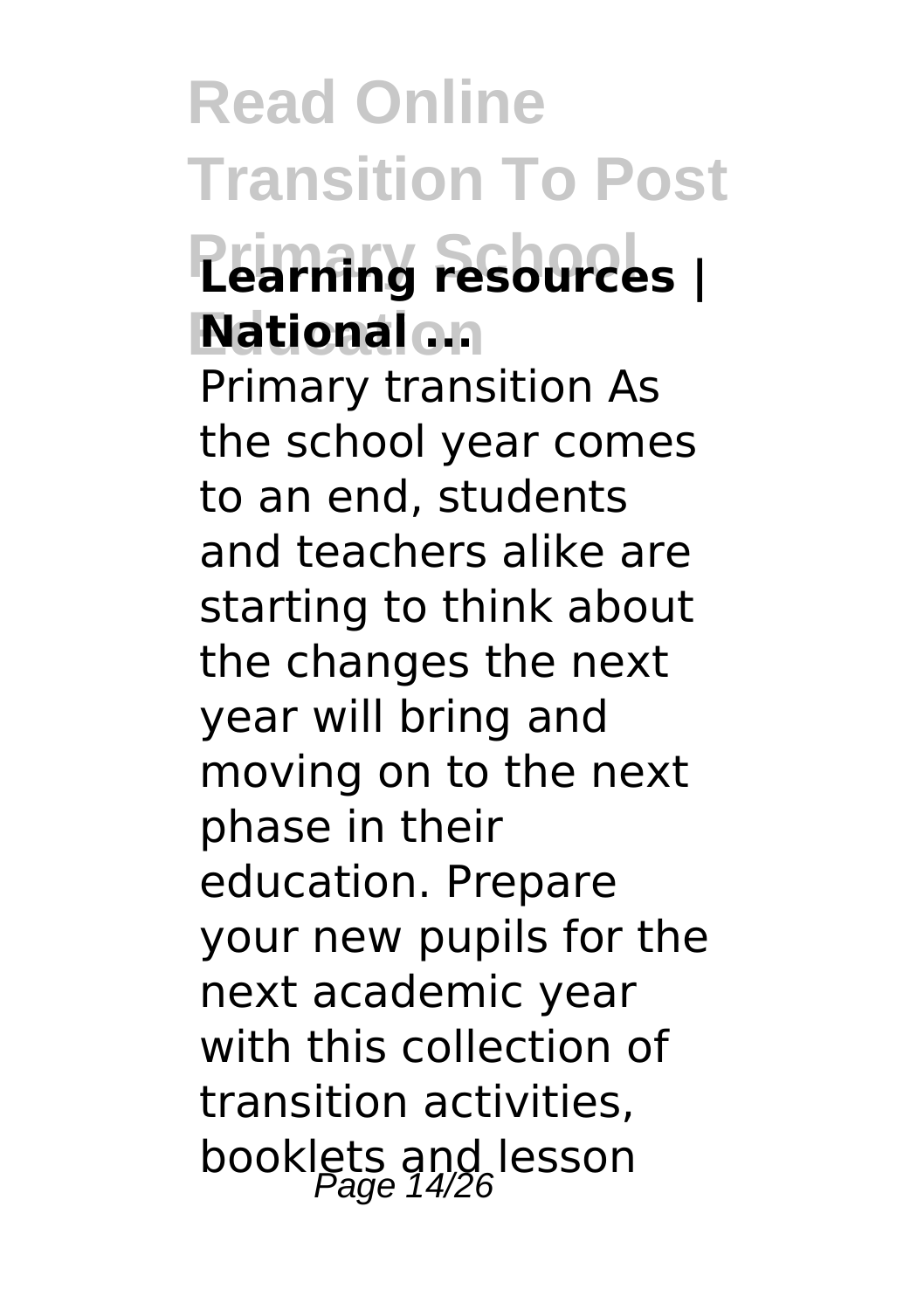**Read Online Transition To Post** Primary School **Education**

**Primary transition resources | Tes** In the context of COVID 19, all children and young people have experienced unexpected transitions such as school closure, extended time at home and learning in a different school or centre. Others may have experienced changes in family circumstances and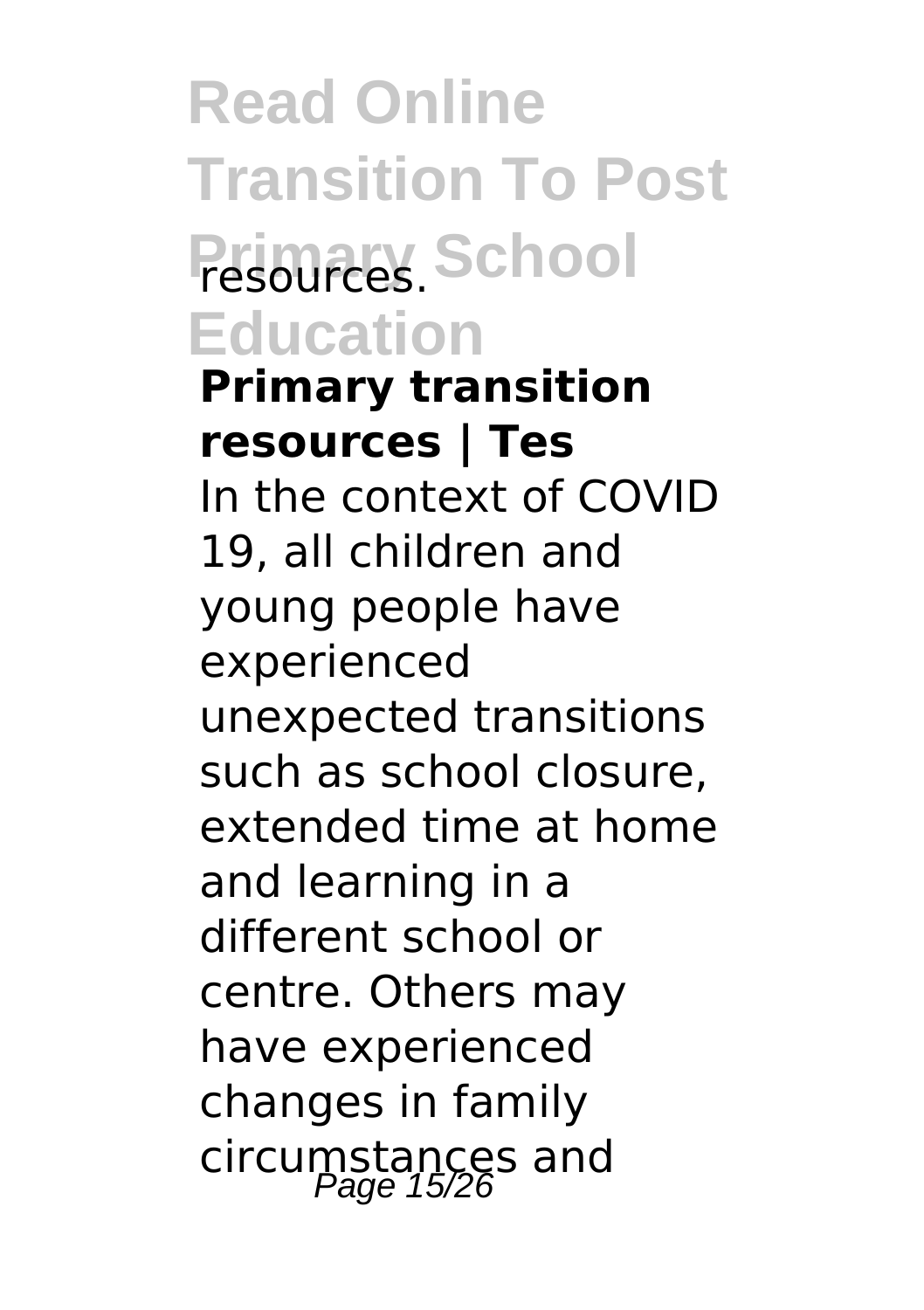**Read Online Transition To Post Primary have changed Education** address or care placement. Children and young people can expect to return to a school which looks quite different from that experienced previously.

### **Transitions 2020 | Be at the heart of your child's ...**

Transition from Primary to Post-Primary School, an overview We're delighted to share the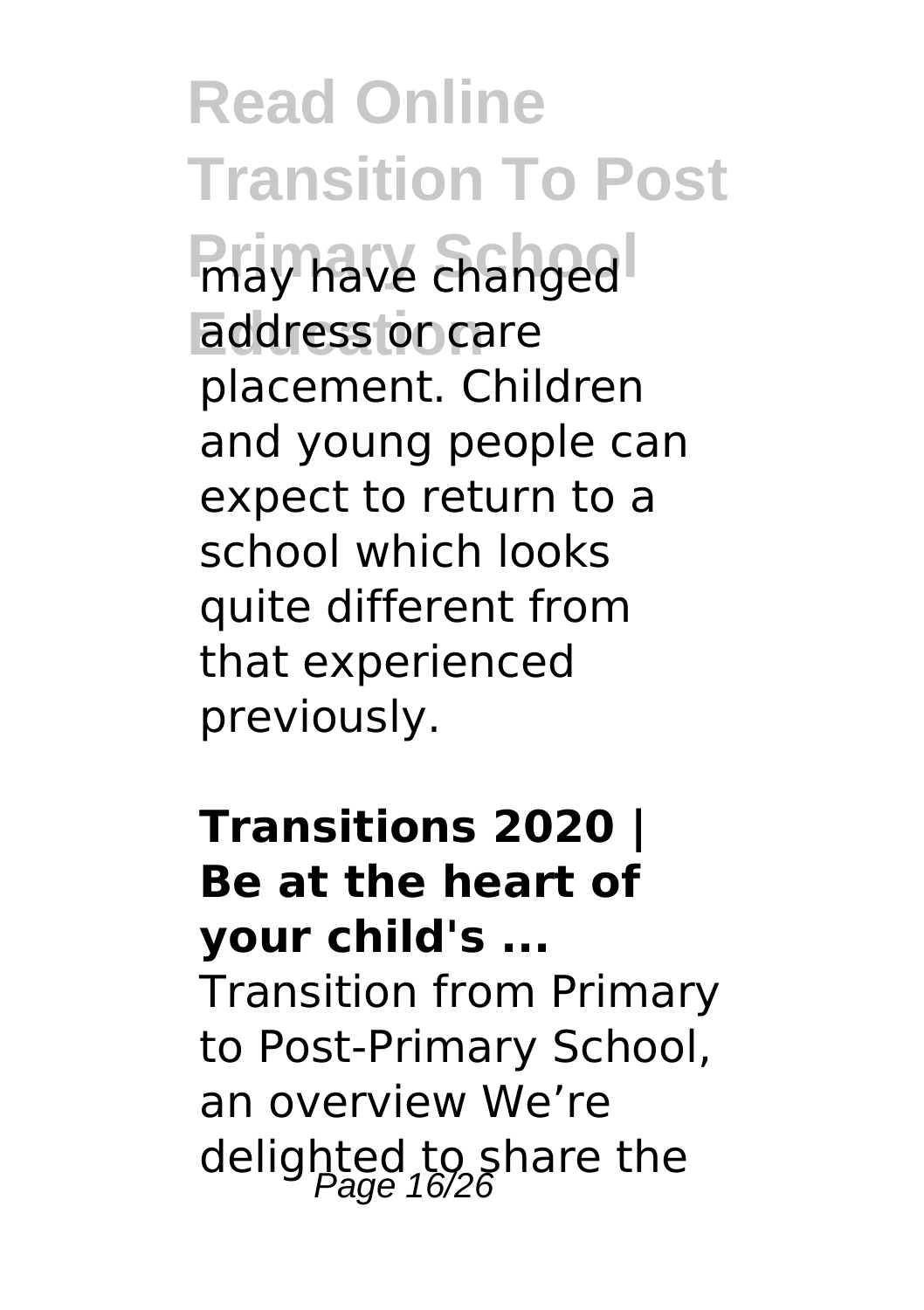**Read Online Transition To Post Primary Solides from Dr Alison Education** Doyle, Caerus Education from our recent webinar on Back to School 2020, in which Alison outlines the challenges of the transition for students going from Primary School to Post-Primary School.

### **Transition from Primary to Post-Primary School, an**

**...** For students with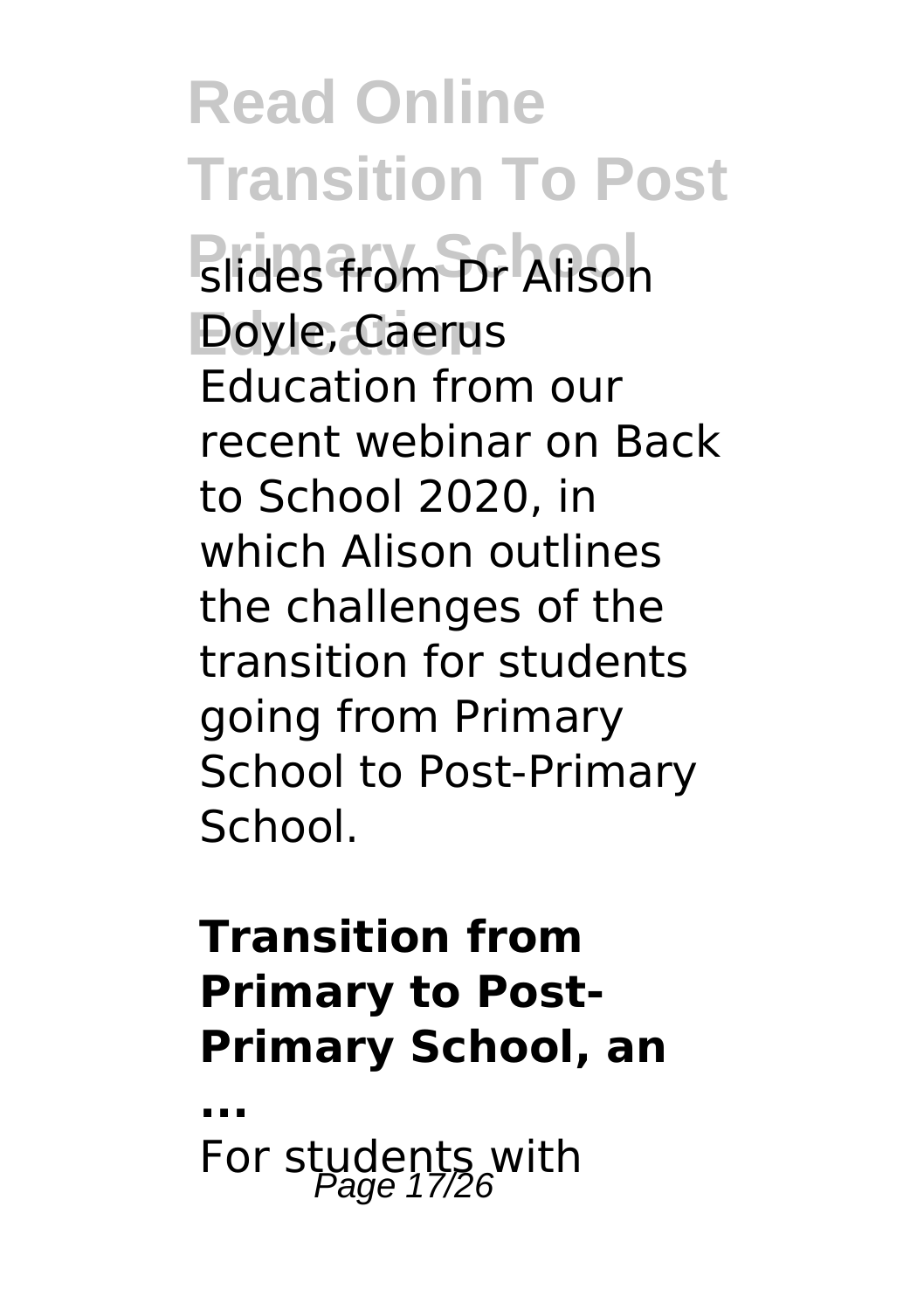**Read Online Transition To Post Primary specialool Education** educational needs, planning for postprimary should start two to three years in advance of the transition – in 4th or 5th class of primary school. If your child has complex special educational needs he/she may need a transition plan to assist him/her to transfer to post-primary school.

## **NCSE** 2016 -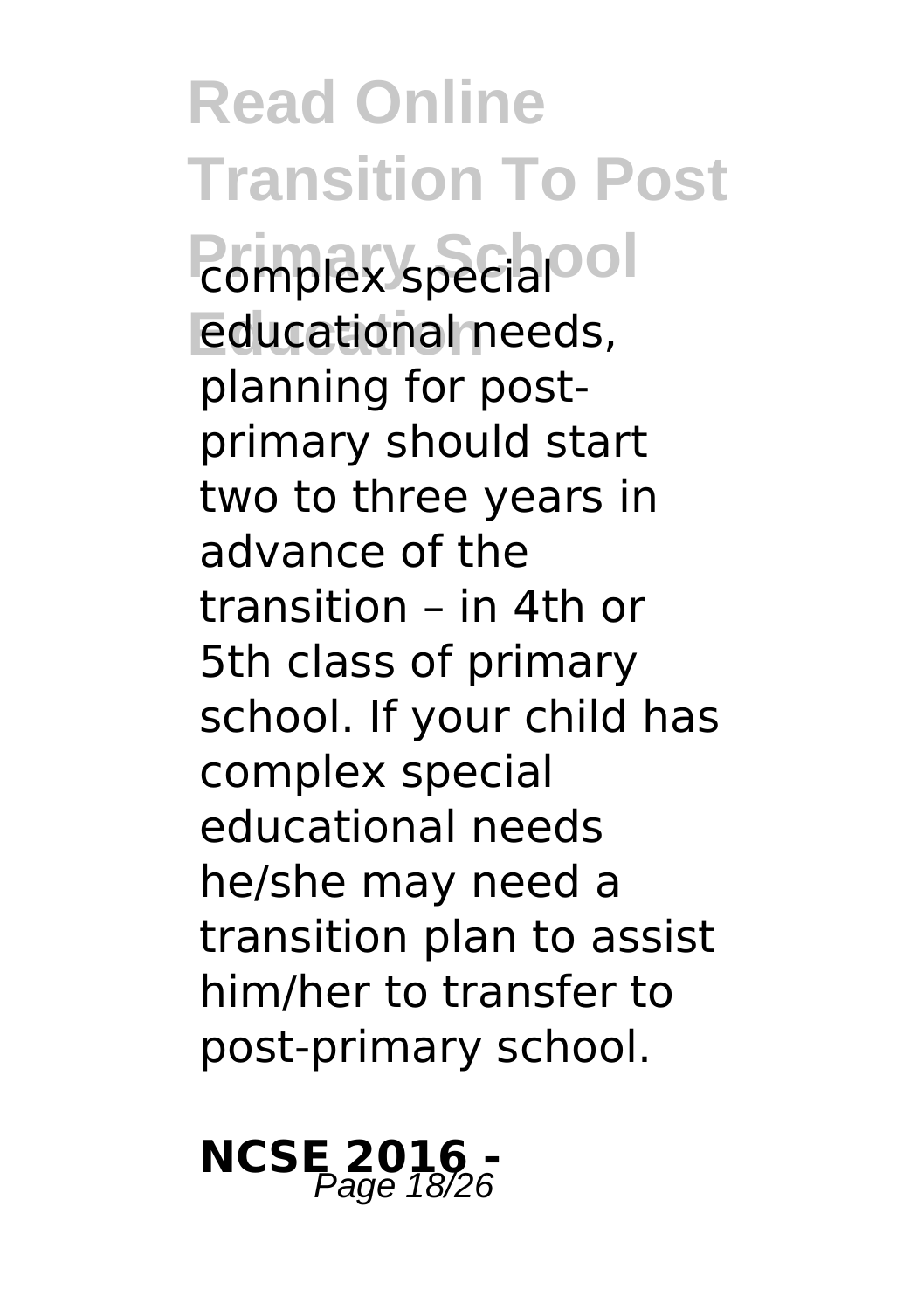# **Read Online Transition To Post**

### **Primary School Changing Schools - Moving from Primary to Post ...**

The move from primary to post-primary school can be difficult for any student. For students transitioning this year, there are additional hurdles to overcome since primary schools have been closed since March 12 th resulting in little, if any, preparation for the new experience in September. For all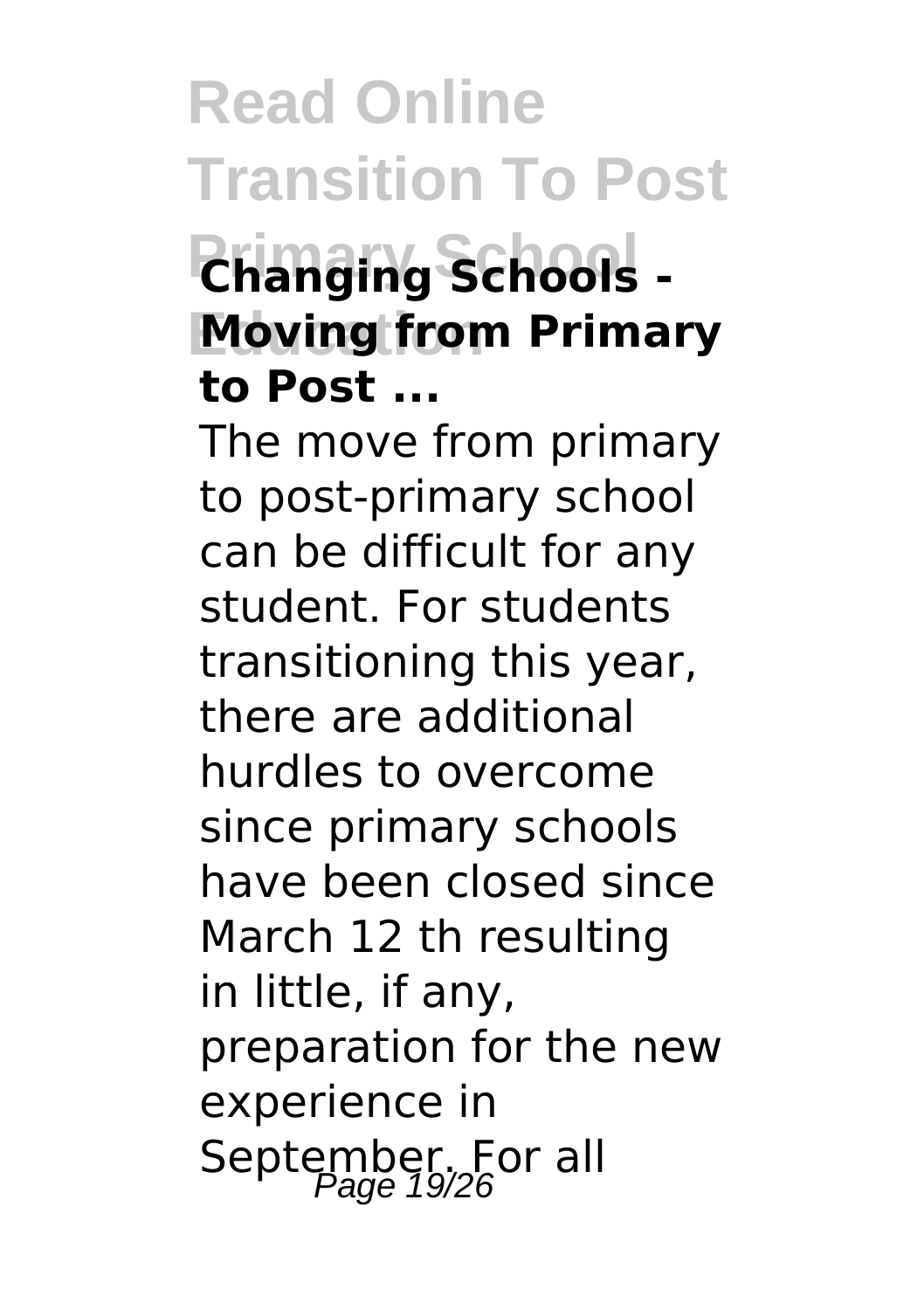# **Read Online Transition To Post**

**Primary School** students, the school atmosphere will be different; lots of different classes and many new teachers; learning to manage a timetable, new subjects, lockers, homework and study, all of this against ...

### **Transition to Post Primary School - Down Syndrome Ireland** Also you will find the

link to the Mo Scéal Pre-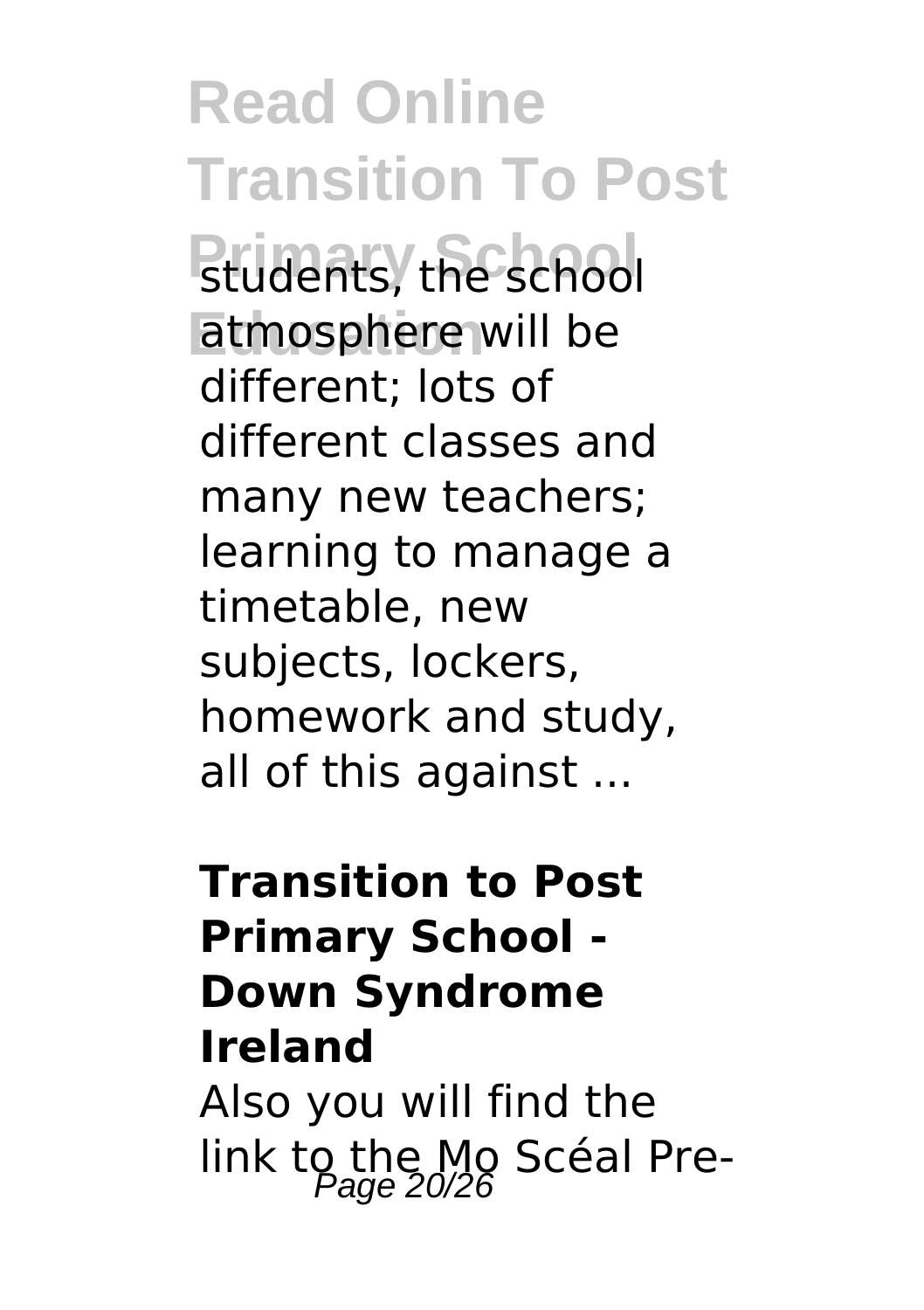**Read Online Transition To Post Bchool to Primary of Education** School Transition Templates. All are useful for both educators and parents in preparing for Preschool to Primary School Transitions. 1. Aistear Tipsheet: Suggested Activities for Pre-Schools to Support Positive Transitions to School underpinned by Aistear.

# **Transitioning from** Page 21/26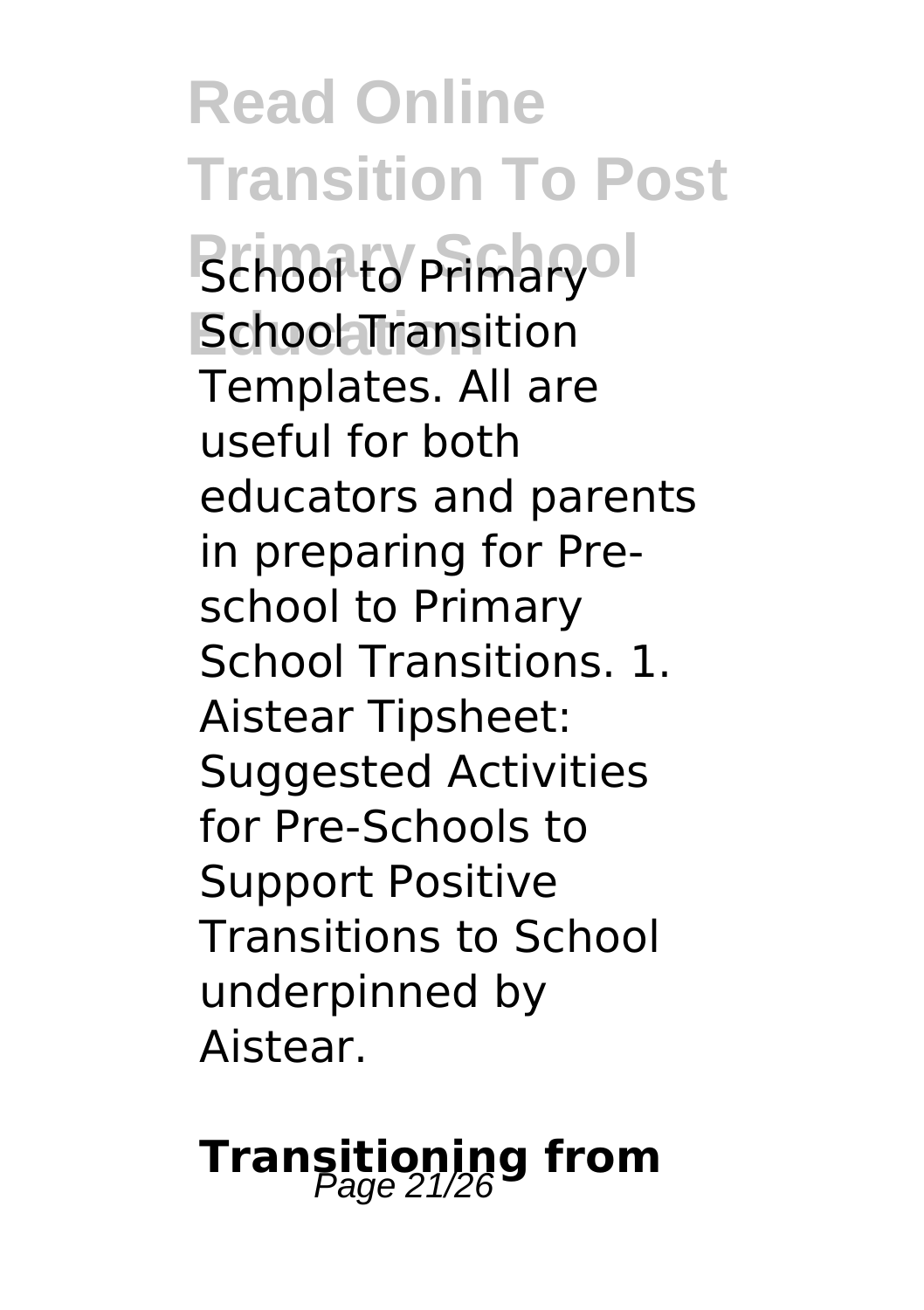**Read Online Transition To Post Primary School Pre-School to Education Primary School - Meantoir** Returning to school: Guidance on learning and school programmes for post primary school leaders and teachers. Download. Returning to School Transition Year 2020/21. Download. Leaving Certificate Applied (LCA) Advice for management and teachers of LCA 2020/21 in Second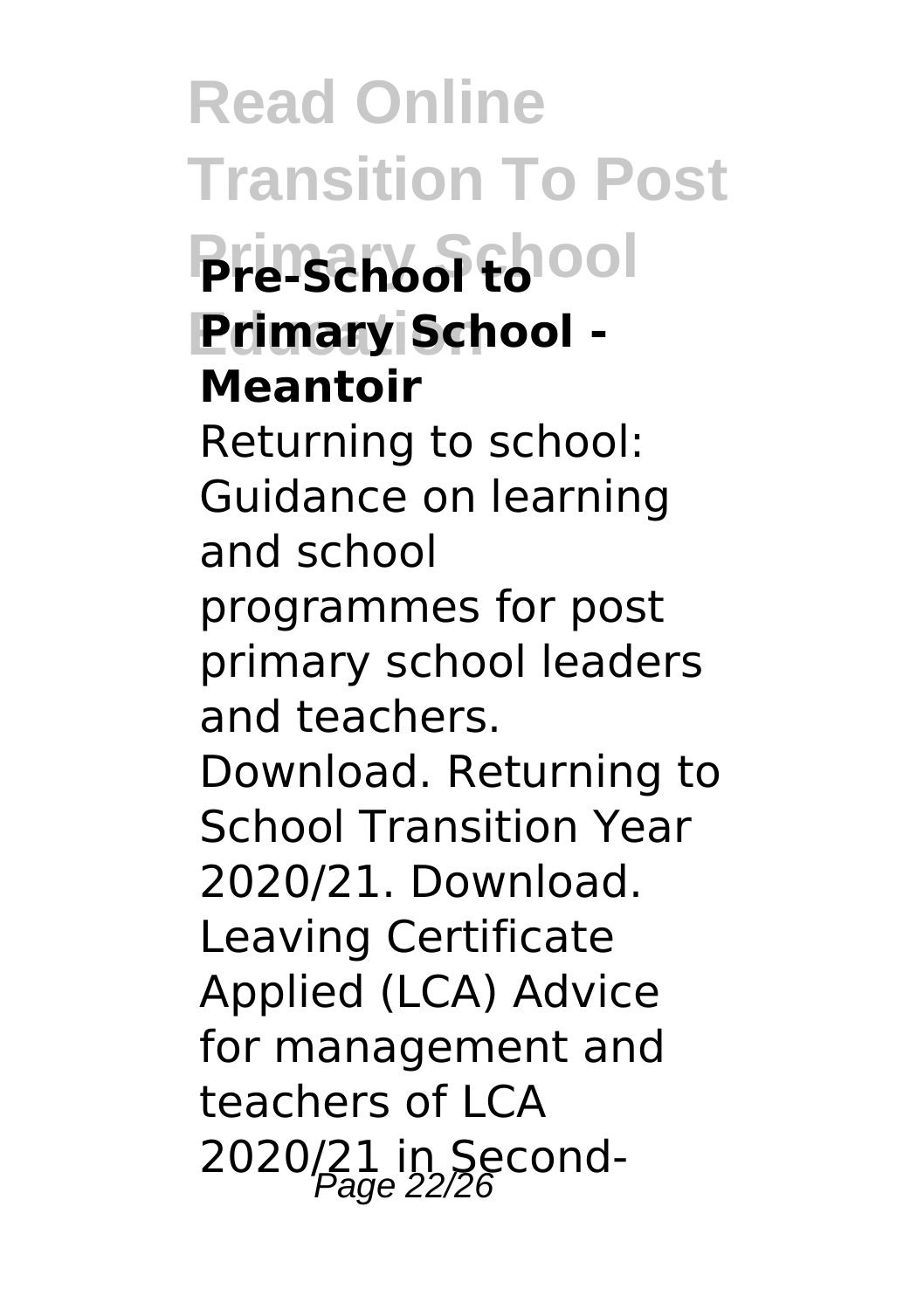**Read Online Transition To Post** Pevel Schools and<sup>ol</sup> **Education** Centres for Education.

### **gov.ie - Reopening our post primary schools**

TRANSITION FROM PRIMARY TO POST-PRIMARY: A Guide for Parents. We've been working in education for over 60 years, constantly. listening and adapting to the ever-changing needs of teachers. and children. Through our Folens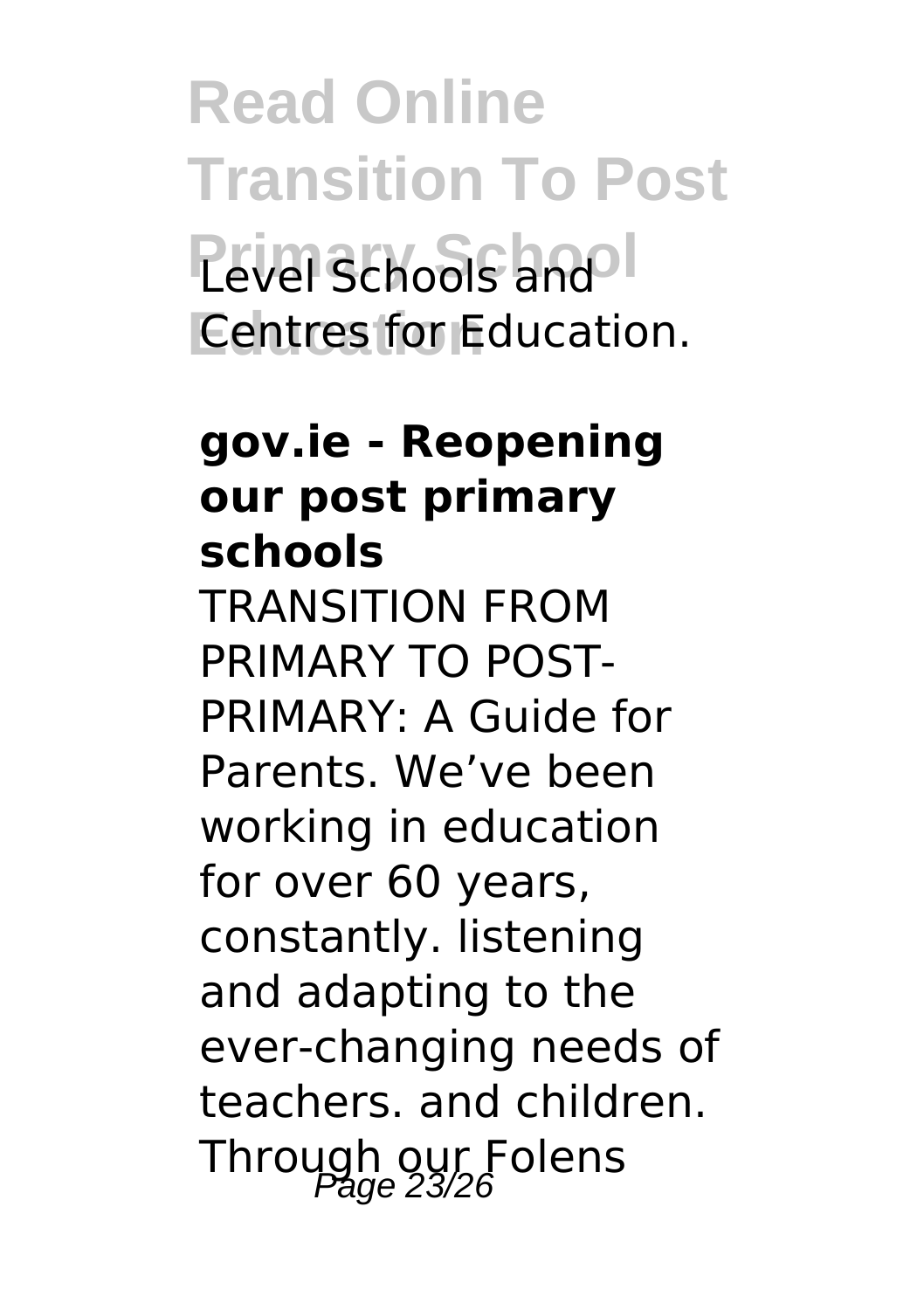**Read Online Transition To Post Giving programme, we. Education** support initiatives that make a difference in the lives of school.

### **TRANSITION FROM PRIMARY TO POST-PRIMARY**

The findings regarding the impact of one primary school or multiple primary schools feeding into a secondary school on the transition experience were contradictory. A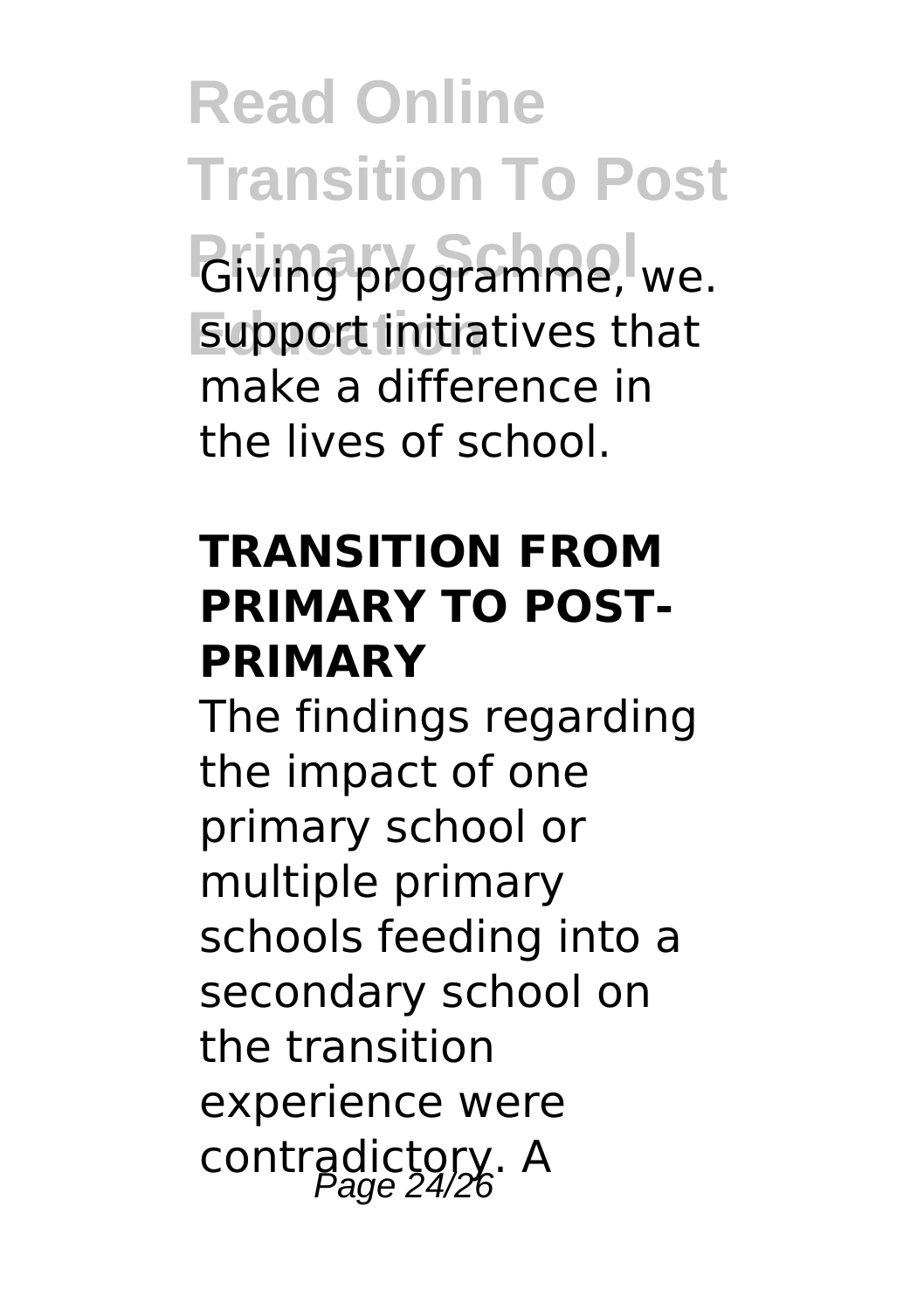**Read Online Transition To Post Pupportive and safe Education** school environment where pupils were involved in the transition process was seen to be important for smooth transitions.

**Primary to secondary school transitions: systematic ...** Once new primary school places are confirmed, families start thinking about the transition to big school.